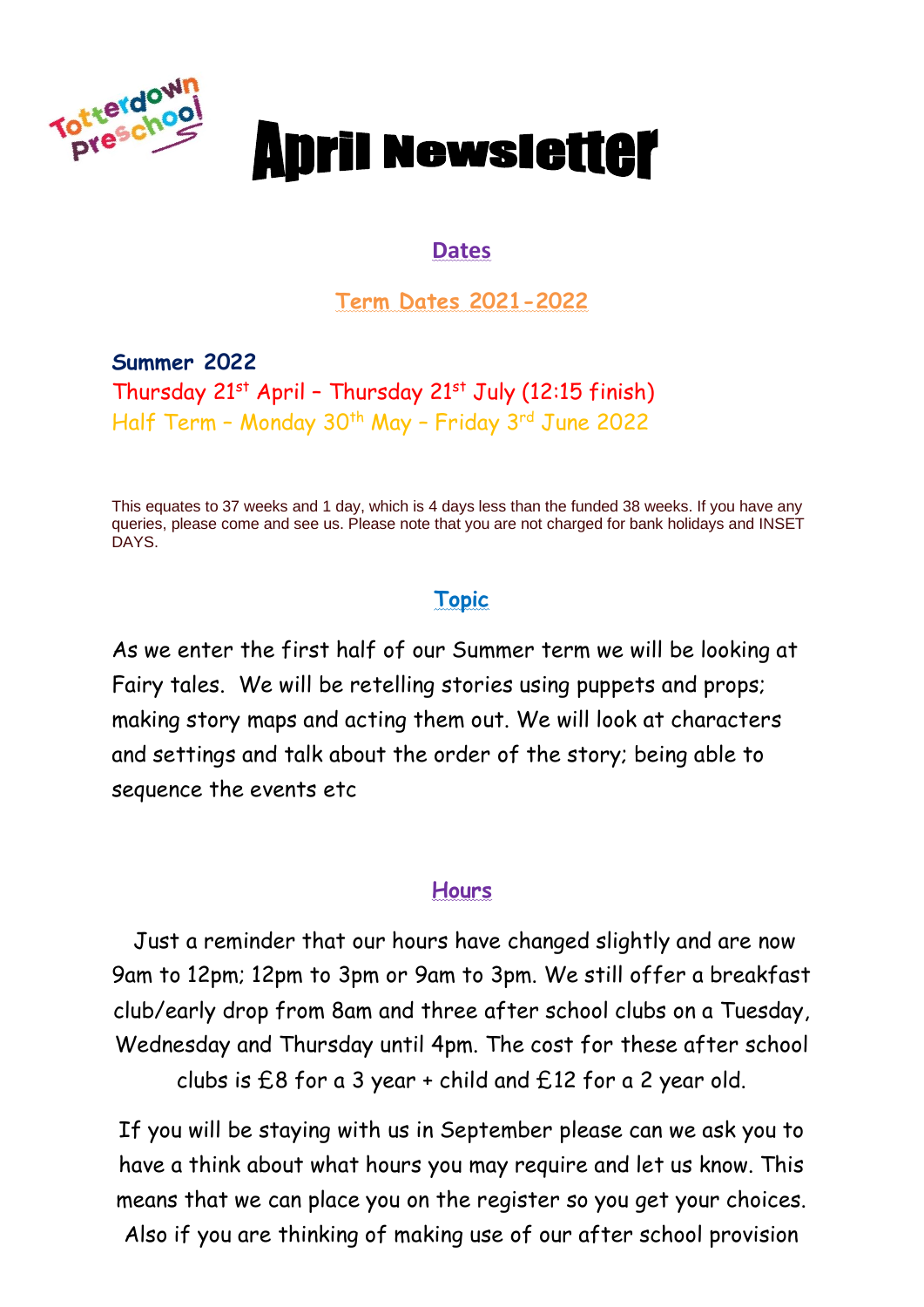please can you let us know. At present numbers are very low and it will become unviable.

#### **School transition**

By now you should all have heard what school your child has been placed in for next year. We hope that you are all happy with your placements. If you are not and are wanting to appeal, please make sure you accept the place you are given and then appeal to the school that you wish to attend. If you don't accept the place given then your child comes out of the system and then the council have the right to place you anywhere. If you could let us know which school your child has got then we can make arrangements with the school, to make your childs transition go smoothly.

#### **Early Years Pupil Premium (EYPP)**

As you may be aware the Government is overhauling it's benefit system and will now be removing tax credits and replacing them with the universal credits. This may affect how much you are bringing into your household. If you are on any type of credit, please click on the link below to see if you qualify for EYPP as this enables us to provide your child with extra resources. If you do qualify please come and see us and we can give you a form to fill in.

[https://www.surreycc.gov.uk/children/families/education-and-learning-advice-for-families/early](https://www.surreycc.gov.uk/children/families/education-and-learning-advice-for-families/early-learning/parents-guide-to-the-early-years-foundation-stage/early-years-pupil-premium)[learning/parents-guide-to-the-early-years-foundation-stage/early-years-pupil-premium](https://www.surreycc.gov.uk/children/families/education-and-learning-advice-for-families/early-learning/parents-guide-to-the-early-years-foundation-stage/early-years-pupil-premium)

### **Jubilee Big Tea**

We are in the process of making arrangements to celebrate the Queens Jubilee by having a big Jubilee picnic at preschool. We are planning for this to take place on May  $27<sup>th</sup>$  from 12.00pm, all parents and children will be invited. We will be asking all families to bring in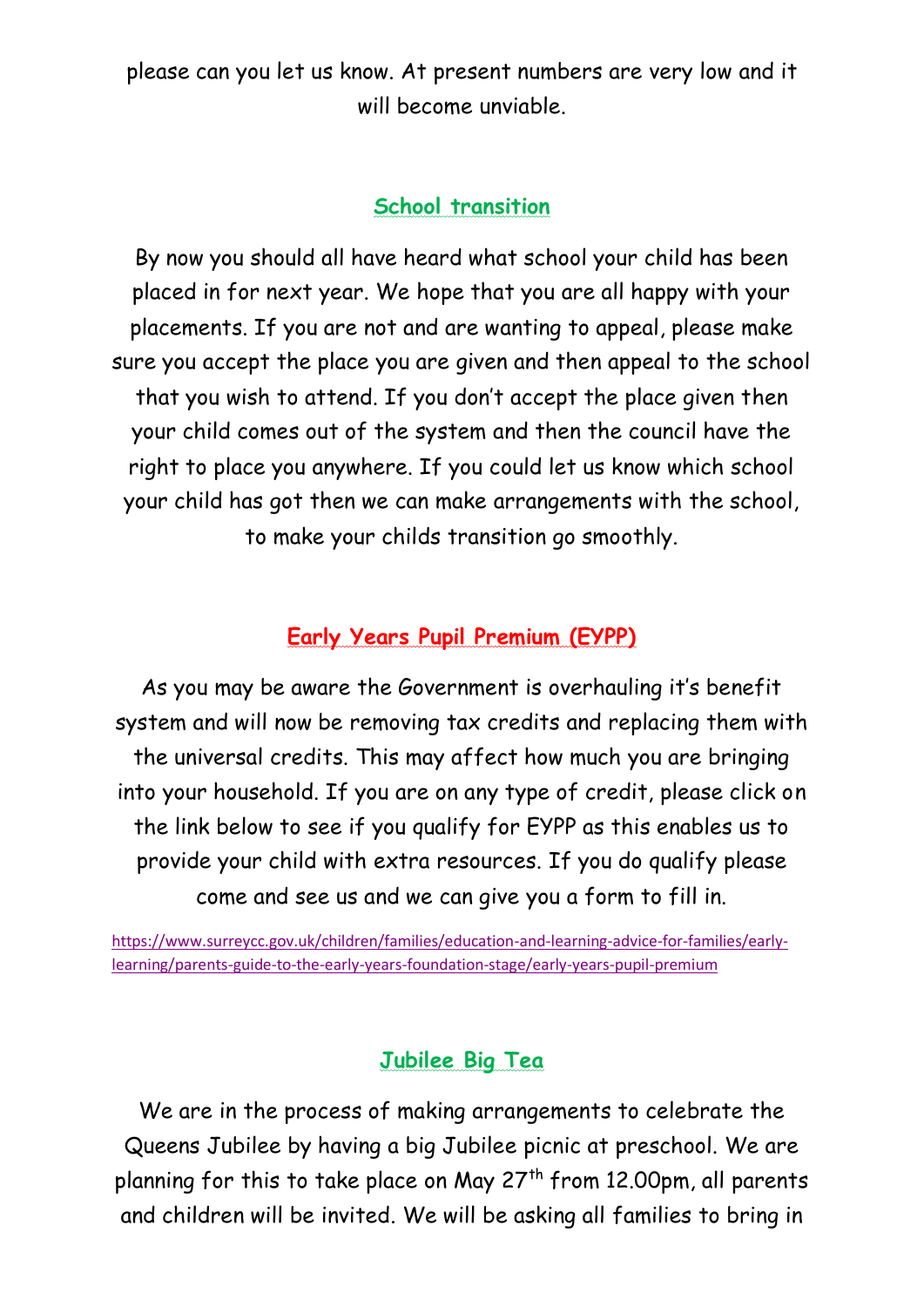some party food and fingers crossed we will all have a big picnic in the garden, complete with some games and music. We will send out an email shortly with the full details, please keep an eye out for this but in the meantime, save the date.

# **Holiday Club**

You may have seen on our Facebook site, that we are considering running a holiday club for one week during the summer holiday, during the week of 25-29 July from 9am to 3pm. It would be open to all children aged 3+ and cost approximately £45 per day (funding will not be able to be used for it). If this would interest you, please register your interest with us. It will require a minimum amount of children per day to be viable.

## **Uniform**

If you require any more uniform please let us know. We have a good selection of second hand jumpers for bargain prices! If however you wish to purchase it new. The costs are as follows:

Jumper £11

Cardigan £12

White polo shirt £7.50

## **Claire Beare is Fundraising**

Claire will be taking part in an overnight walk to raise money for the Moon Walk Breast Cancer charity, in memory of her Mum, on Saturday May 14<sup>th</sup>. She will be holding a bake sale at preschool on Wednesday 11<sup>th</sup> May at both, the end of morning session and at the end of the day. If you are able to donate, she would be very